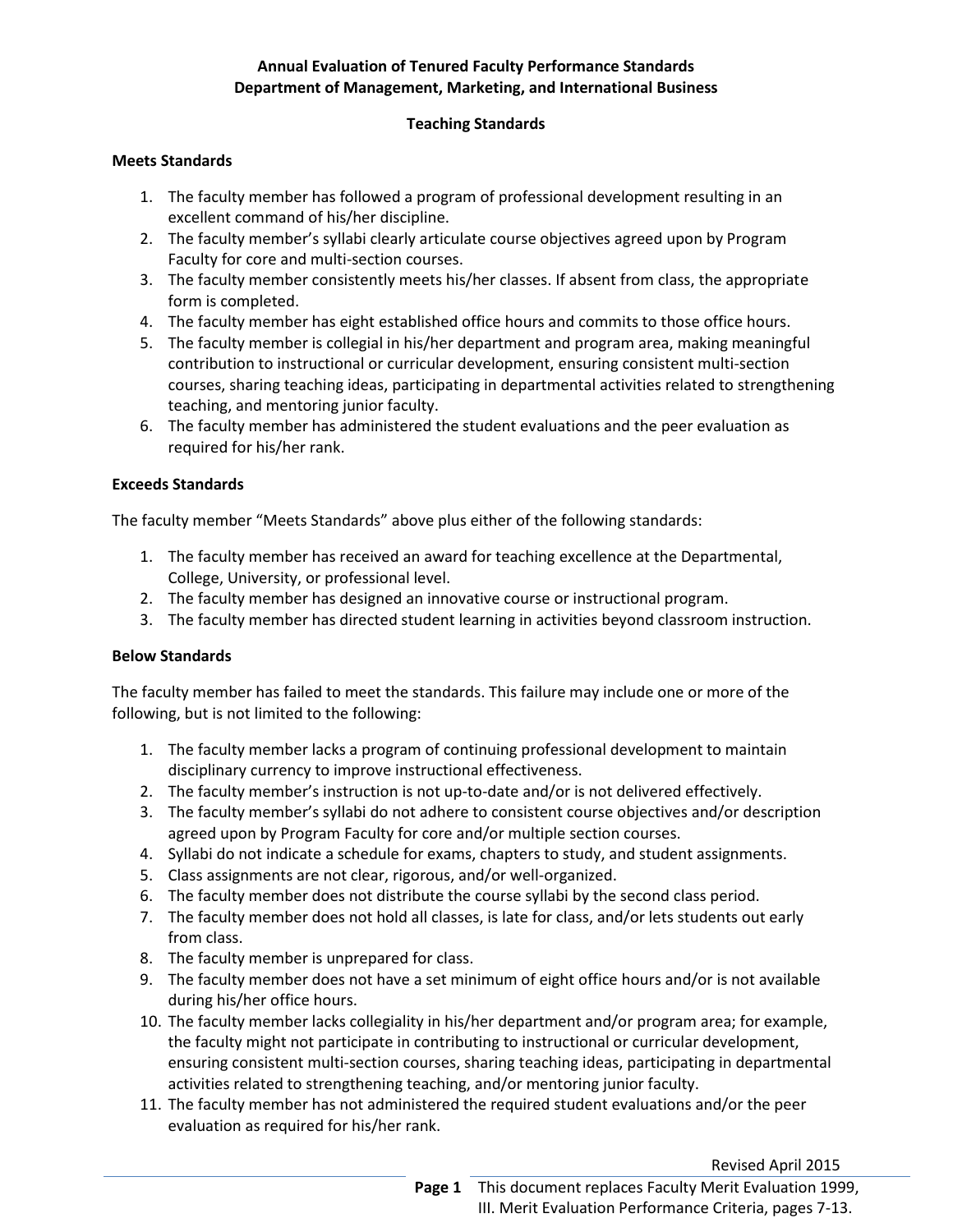## **Annual Evaluation of Tenured Faculty Performance Standards**

## **Research Standards**

## **Meets Standards**

The faculty member must be SA or PA as defined by the EKU School of Business Faculty Qualifications Policy and Processes.

#### **Exceeds Standards**

The faculty member "Meets Standards" above plus either of the following standards:

- 1. Publish an A-level journal article from approved list in a faculty member's discipline during the evaluation year.
- 2. Publish two B-level journal articles from approved list in a faculty member's discipline during the evaluation year.

## **Below Standards**

The faculty member is not academically qualified as SA or PA.

#### **Service Standards**

## **Meets Standards**

 ALL Category 1 items and TWO items in Category 2 during the evaluation year. The faculty member "Meets Standards" by providing service to the institution, public, and/or profession in

## **Category 1**

- 1. Participation in service activities consistent with Departmental, College, and/or University missions.
- 2. Committee participation and/or leadership at the Departmental, College, and/or University level.
- 3. Service as a student academic advisor.

Category 2 service includes, but is not limited to, the following service opportunities:

## **Category 2**

- 1. Service as a faculty advisor for student organization.
- 2. Supervision and/or mentoring of undergraduate or graduate students or research activities.
- 3. Progression in roles of leadership within the program, Department, College, and University.<br>4. Participation in College and/or University governance.
- 
- 5. Service as a reviewer of manuscripts for peer-reviewed journals that meet the AACSB requirements of peer-review publications.
- 6. Engagement with consulting projects, workshops, or partnerships with businesses, governmental organizations, or not for-profit organizations.
- 7. Appointment or election to offices or significant leadership roles in regional and national professional societies.
- 8. Administrative duties and responsibilities in the Department, College, and/or University.
- 9. Service on editorial boards for peer-reviewed journals that meet the AACSB requirements of peerreview publications.
- 10. External grant funded in evaluation year.

Revised April 2015